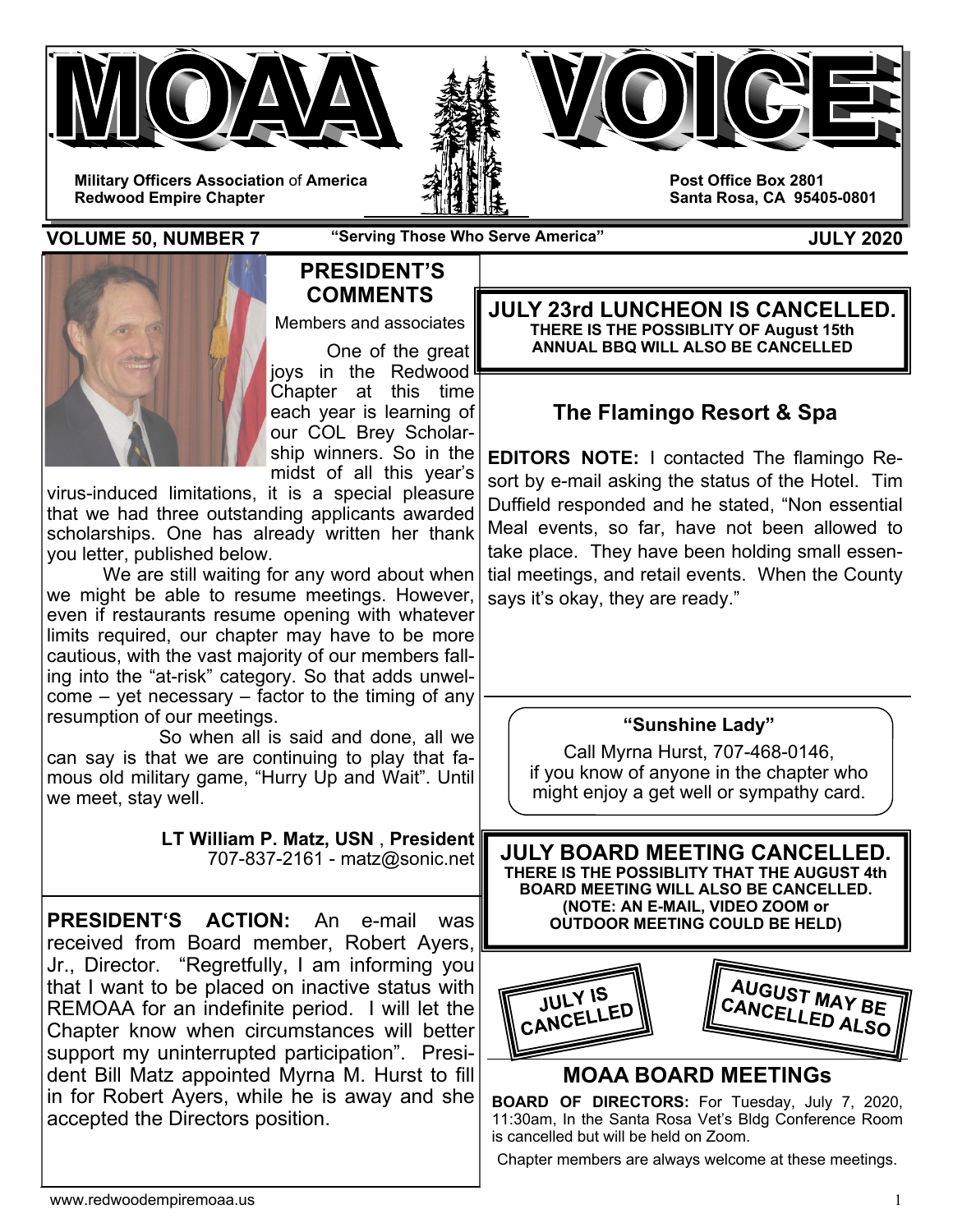## **Legislative Affairs – July 2020**

### **LEGISLATION:**

#### **Federal**

 **I** believe that it's safe to say that we are still in a state of flux during this COVID -19 crisis combined with protests throughout the Nation. Changes are coming out daily and there is no w ay to publish these changes in this Voice without misstating what is happening. However, there are significant challenges to be faced as several items could face the axe on the budget chopping block.

 We need to be heard. Please open the MOAA website to the "Take Action" and use the suggested letters requesting that our our Senators and Congressmen do not cut items which we consider essential.

#### **State:**

As I said before, with our state legislators being told to reduce the number of bills they are authoring and to restrict the remaining few to issues that relate to COVID-19 plus presenting a **REVISED** budget with several cuts and proposed **NEW** taxes as shown below:

**Barstow Veterans Home.** Believe or not, the state budget crunchers led by the Governor, are trying to close the 220 bed installation built in 1996 in Barstow to "save" money (\$2.6 million) along with the proposed closing of a couple of prisons. Even though it may have escaped closure this year, most assuredly it will be back on the chopping block next year. We need to keep pressure on our state assemblymen.

 Saving money is one thing, but saving to pay a cash stipend to undocumented persons living in California, is another thing. As Assemblyman Jay Obernolte, R-Big Bear, said it was "unconscionable to balance the budget on the backs of our veterans and even worse to displace the 200 residents who currently call this home."

**Proposition 13.** Friends, new taxes **WILL**  happen if we suffer from the "Ostrich Syndrome" and do nothing. Already you are paying more for gasoline starting in July. On the November ballot, **THEY** are proposing to split commercial property taxes from residential property taxes to raise money to pay for school improvements, etc. Assessment will be at full market value. This is a real estate broker's dream to put much more money in his pocket.

 Besides opening the door for future change to include taxes on **YOUR** home, this insidious proposal with seriously affect **ALL** small business owners, many of whom are veterans trying to make a living in this state. With the lockdown of the economy for almost three months, many small businesses will not survive.

BE ALERT – FOLLOW THE MONEY!

#### V**ern McNamee, Legislative Chair**

# **Redwood Empire Chapter member WILLIAM ANDERSON**

Has made an offer

 He realizes that the country is presently going through a rough time, because of the present COVID-19 virus, and there are a lot of people with many different needs. He is offering to our members and any veterans organizations his help.

 As a landlord he can repair many house issues for our their members. **FREE!** They only need to pay for parts.

 He can transport supplies. He lives in Santa Rosa. He owns 46 properties in this state alone and is his own maintenance service. He does many kinds of things.

 Anyone can call him and he will give you more details. Call: William Anderson at 707-331-0366 ~~~~~~~~~~~~~~~~~~~~~~~

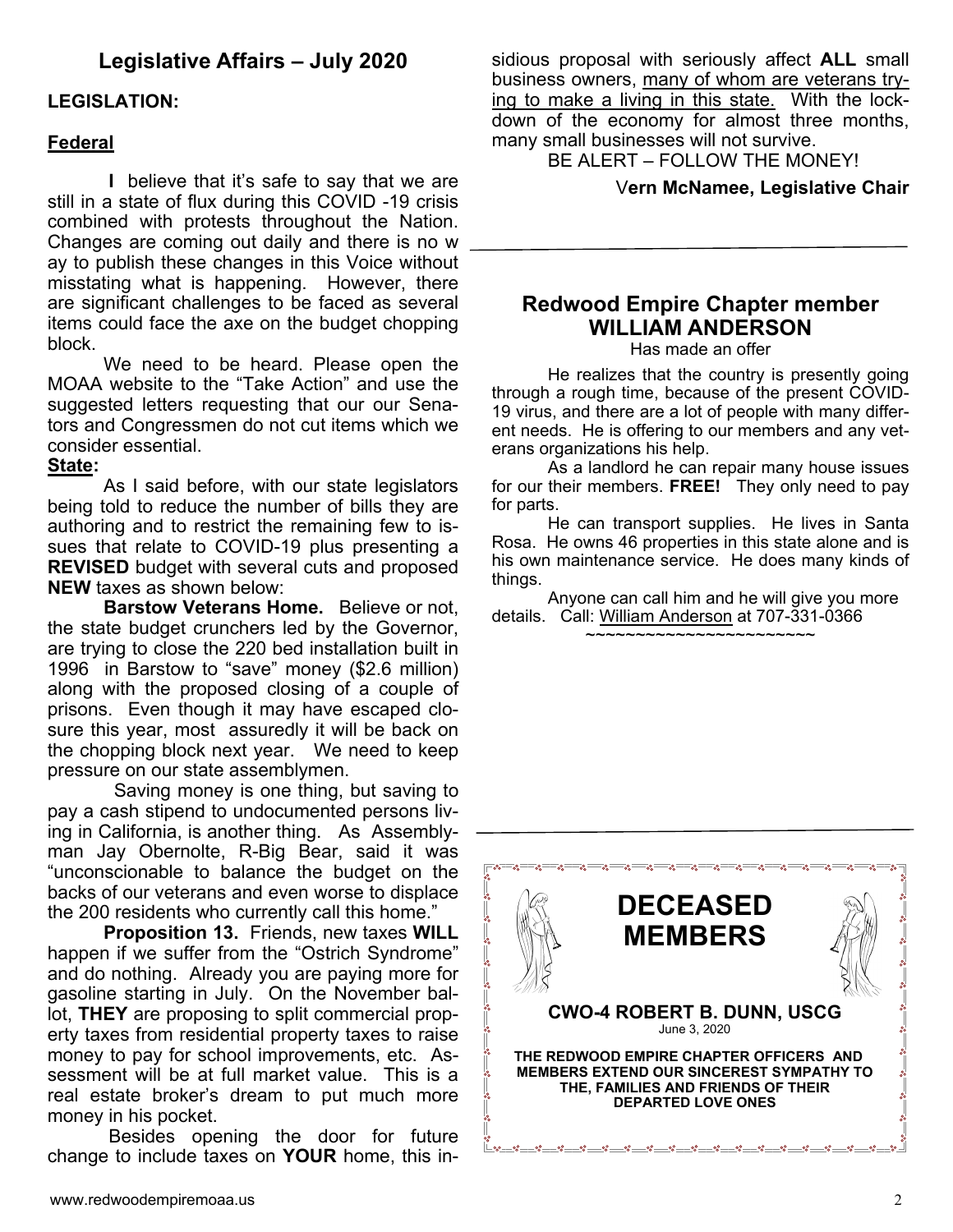## **Chapter Event Refund Policy**

By Tim Morgan, Treasurer

Over the past year, due to several different reasons, no shows at chapter events (Luncheon, Dinners, etc.) have become a problem for accounting. For events held at the Flamingo Hotel, we are required to provide the hotel an estimate of the expected attendance at the event. We are typically charged by the Flamingo a fee based on our estimate of this number. When a prepaid member is unable to attend the event, for whatever reason the Chapter is expected to pay the Flamingo for that meal. If we know ahead of time (any time prior to 10am on Wednesday before the Thursday event), that the member can't make it (and/or the number of guests change), we can adjust the head count estimate to the Flamingo and avoid this problem. At the February 2020 Board meeting, a policy on no show refunds was determined. The policy is as follows:

#### **RECMOAA – Event Refund Policy**

For members who have paid in advance for an event and for any reason, determine that they will be unable to attend that event, a refund will be provided to the member, if the chapter Secretary is contacted prior to 10am on the Wednesday before the event. Upon request the member also may optionally indicate to the Secretary that funds be directed to the Col. Brey Scholarship Fund in lieu of a refund. After 10am Wednesday, should a prepaid member fail to show at the event, the funds will be directed to the Chapter General Fund.

If there are any questions about this policy, please contact Tim Morgan, Treasurer (707-695-9293).

## **MAY BE LAST MOAA VOICE FOR SOME MEMBERS THAT HAVE NOT PAID DUES FOR 2020**

There are **17** members that have not paid their dues. Initials listed below:

RNC,HFC,DC,SDiii,LE,DE,WJH,HWH, BPK,LCM,JAM,JAP,RAR,AS,DLT,MGW, NDW.

Call Secretary for more information **NOTE:** I had only one member renew their dues last month.

Bob Safreno ~ 707-795-3963 / 707-479-9374

### **COL BREY SCHOLARSHIP INFO:**

 The scholarship committee met in March and evaluated 4 (Four) applications for the Col Brey Scholarship. None of the applications had any names on them. The committee was able to select Three (3) of the applicants. But they were very close and could not decide a ranking order. After an online Board meeting, it was decided that \$12,000.00 was available for this years applicants.

 The following three applicants were awarded \$4,000.00 each: Aidan Briggs (Sponsored by CAPT Michael Maddalena, USNR); Lily Swanson (Sponsored by Maj & Mrs Ken Johnson, USAF); and Audrey Anderson (Sponsored by CPT & Mrs William "Van" E. Anderson, USA). The fourth application was not complete and received no award.

*The letter enclosed, below was from one of or Scholarship applicants to the Redwood Empire Chapter of MOAA:* 

Dear Gentlemen, 10 June 2020

Subject: MOAA Scholarship

 Yesterday was a wonderful day for me as I learned that I am a recipient for the MOAA scholarship.

 As you are aware I applied to the Naval and Coast guard academies. I was accepted to the Coast Guard prep school, likely due to concerns of my shoulder. Well, they refused me as well on data that may not have been totally presented.

 My plan B was to attend the SRJC as 20 credit hours per semester. I am taking only 4 this Summer due to on line class availability. Then two semesters at 20 credits each. That should put me at Junior status for a business degree as well.

 The language disciplines will continue along with calculus as I improve my shoulder through additional treatment and MRI reviews. These treatments may be unnecessary but could still be helpful with reinforcement of my fitness as a military officer.

 Additionally, I have joined the National Guard, well MEPS next week as a 35M (Humint Intelligence). This will allow training with NG while attending SRJC before attending basic training. Unless I am excepted to the USCGA or US-NA. However, the NG has 8 appointments for West Point. So, there are many options for me to pursue. If I am not picked up by the academies then I will attend basic training and follow on with another language at Defense Language Institute. Perhaps a seventh language. If I go this route, then ROTC and take an Intelligence commission and likely remain with the National Guard. Which hopefully will incur yet another language.

 After a BA I plan to complete a MBA and join the work force. Possibly an Intelligence agency,

 A side benefit I may be attending Airborne school after basic based on performance. This would be very exciting.

 Gentlemen, thank you again for selecting me to become a future Officer.

Very Respectfully,

Audrey E S Anderson

*(Signed)*